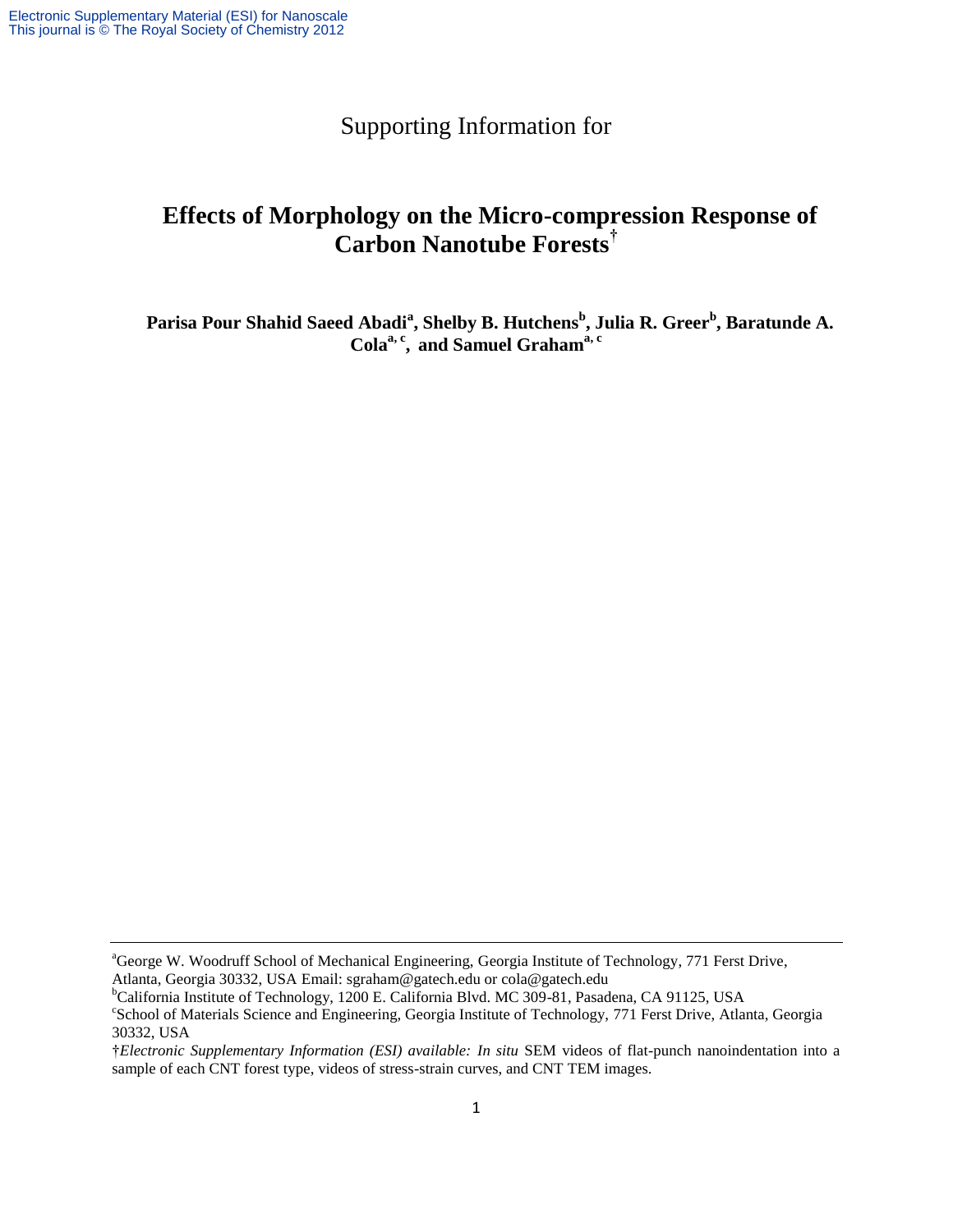## **Supporting movies information**

**Movie S1.** *In situ* SEM video of the indentation into the edge of a 190 µm LPCVD forest (Fig. 4b).

**Movie S2.** Axial indentation stress-strain curve for indentation into the edge of a LPCVD forest shown in S1. If S2 is played side by side with S1, correlations between the deformations and the stress-strain curve can be observed.

**Movie S3.** *In situ* SEM video of the indentation into the edge of a APCVD forest (Fig. 6a).

**Movie S4.** Axial indentation stress-strain curve for indentation into the edge of a APCVD forest shown in S3. If S4 is played side by side with S3, correlations between the deformations and the stress-strain curve can be observed.

**Movie S5.** *In situ* SEM video of the indentation into the edge of a P-LPCVD forest (Fig. 7a).

**Movie S6.** Axial indentation stress-strain curve for indentation into the edge of a P-LPCVD forest shown in S5. If S6 is played side by side with S5, correlations between the deformations and the stress-strain curve can be observed.